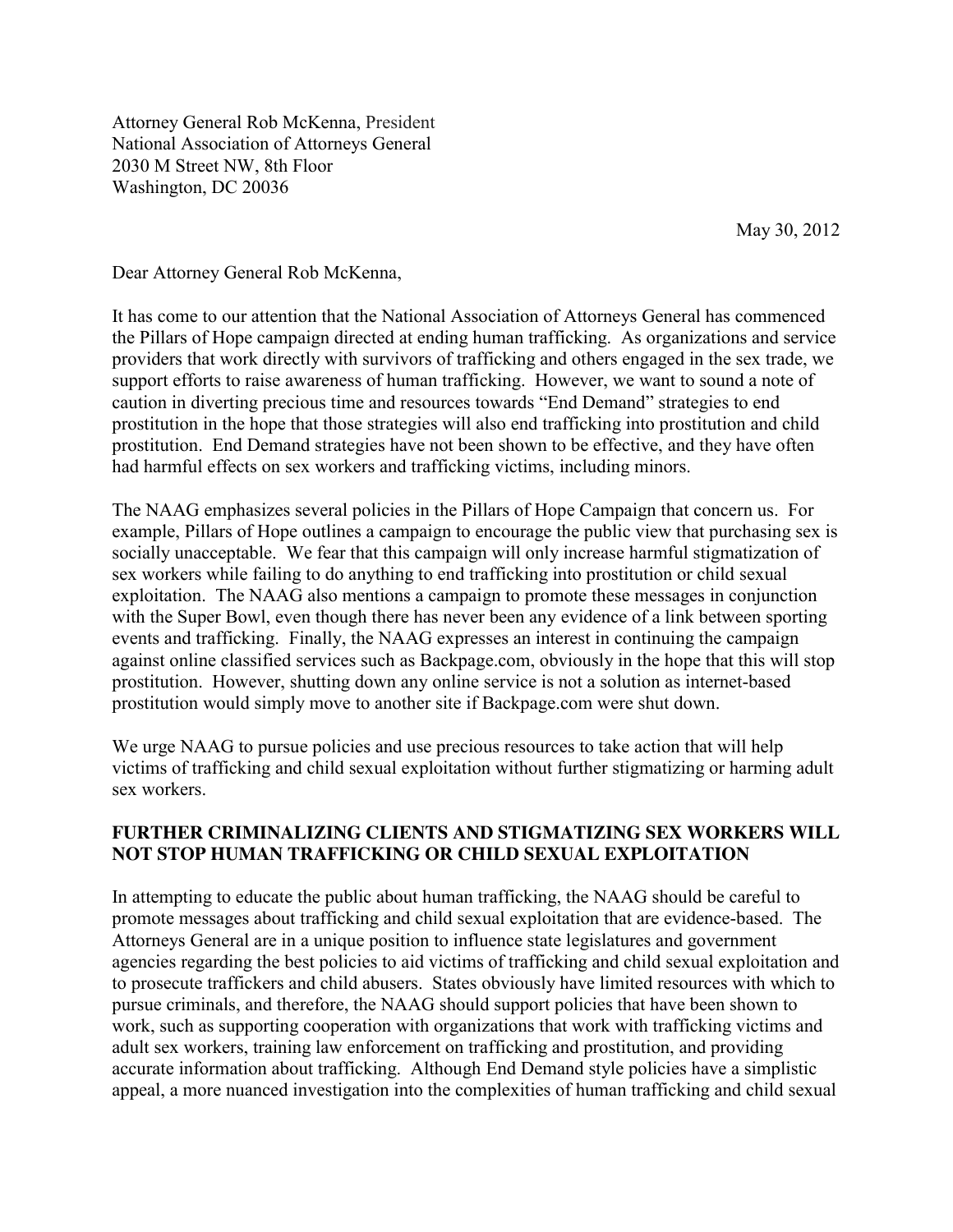exploitation reveals that *trafficking is not demand-driven.* Instead, trafficking is driven by the greed of traffickers and facilitated by restrictive immigration policies, lack of labor rights and economic, social and other factors. Therefore, in order to reduce human trafficking and child sexual exploitation, the Attorneys General should focus on prosecuting traffickers and abusers and supporting programs to reduce the conditions that make trafficking and child sexual exploitation possible. They will completely miss the mark if they waste energy and resources to arrest more clients of adult sex workers who are not trafficked.<sup>1</sup>

## **There is no evidence demonstrating that trafficking into prostitution is caused by client demand for trafficking victims**

The Pillars of Hope campaign expresses "ending demand for trafficking" as a goal. While we also seek to end trafficking, there is little evidence that trafficking into prostitution is driven by the 'demand' or desires of clients. Anderson and O'Connell Davidson completed a comprehensive study on the question of whether trafficking for commercial sex and domestic labor are demand-driven and pointed out significant evidentiary defects in the "demand" theory. They found that "demand for both commercial sexual services and the labor of domestic workers, like demand in all markets, is very much a socially, culturally and historically determined matter. It is also intimately related to questions concerning supply or availability; indeed, we could almost say that supply generates demand rather than the other way round."<sup>2</sup> They cautioned against tactics that focus only on the sex sector as "it is not clear that calls for punitive policies against [purchasers of commercial sex] would lead to the desired outcome" of reducing trafficking into prostitution.<sup>3</sup>

### **There is no evidence that increased arrests of clients reduces prostitution or trafficking**

No study has yet demonstrated that increasing the investigation and prosecution of persons who purchase commercial sex acts causes any decrease in trafficking or prostitution in the United States.<sup>4</sup> For example, educational diversion programs for those arrested for purchasing commercial sex, colloquially known as "John Schools," are already in effect in fifty jurisdictions in the United States. None of these programs have been shown to have an effect on the prevalence of prostitution or human trafficking.<sup>5</sup> In fact, studies show that they may not even

 $\overline{a}$ 

<sup>&</sup>lt;sup>1</sup> See Global Alliance Against Traffic in Women, Moving Beyond 'Supply and Demand' Catchphrases: Assessing the Uses and Limitations of Demand-Based Approaches in Anti-trafficking 28-35 (2011), *available at* [http://www.gaatw.org/publications/MovingBeyond\\_SupplyandDemand\\_GAATW2011.pdf](http://www.gaatw.org/publications/MovingBeyond_SupplyandDemand_GAATW2011.pdf) (providing examples of the ineffectiveness of End Demand policies in ending trafficking).

 $B^2$ Bridget Anderson and Julia O'Connell Davidson, International Organization for Migration, Is Trafficking in Human Beings Demand-Driven? A Multi-Country Pilot Study (2003), *available at* [http://www.childtrafficking.com/Docs/anderson\\_\\_\\_o\\_connell\\_davids1.pdf.](http://www.childtrafficking.com/Docs/anderson___o_connell_davids1.pdf)

*Id.*

<sup>&</sup>lt;sup>4</sup>See Global Alliance Against Traffic in Women, *supra* note 1, at 36.

<sup>&</sup>lt;sup>5</sup> One study claims that the San Francisco john school reduced recidivism, but that study was seriously flawed and did not, in fact, prove any link between the john school and the reduced recidivism. *Compare* Michael Shively, et al., Abt Associates, Inc., Final Report on the Evaluation of the First Offender Prostitution Program, (2008), *available at* [http://www.abtassociates.com/reports/FOPP\\_Evaluation\\_FULL\\_REPORT.pdf,](http://www.abtassociates.com/reports/FOPP_Evaluation_FULL_REPORT.pdf) *with* Rachel Lovell and Ann Jordan, Do John Schools Really Decrease Recidivism?: A methodological critique of the evaluation of the first

offender prostitution program in San Francisco, working paper on file with authors.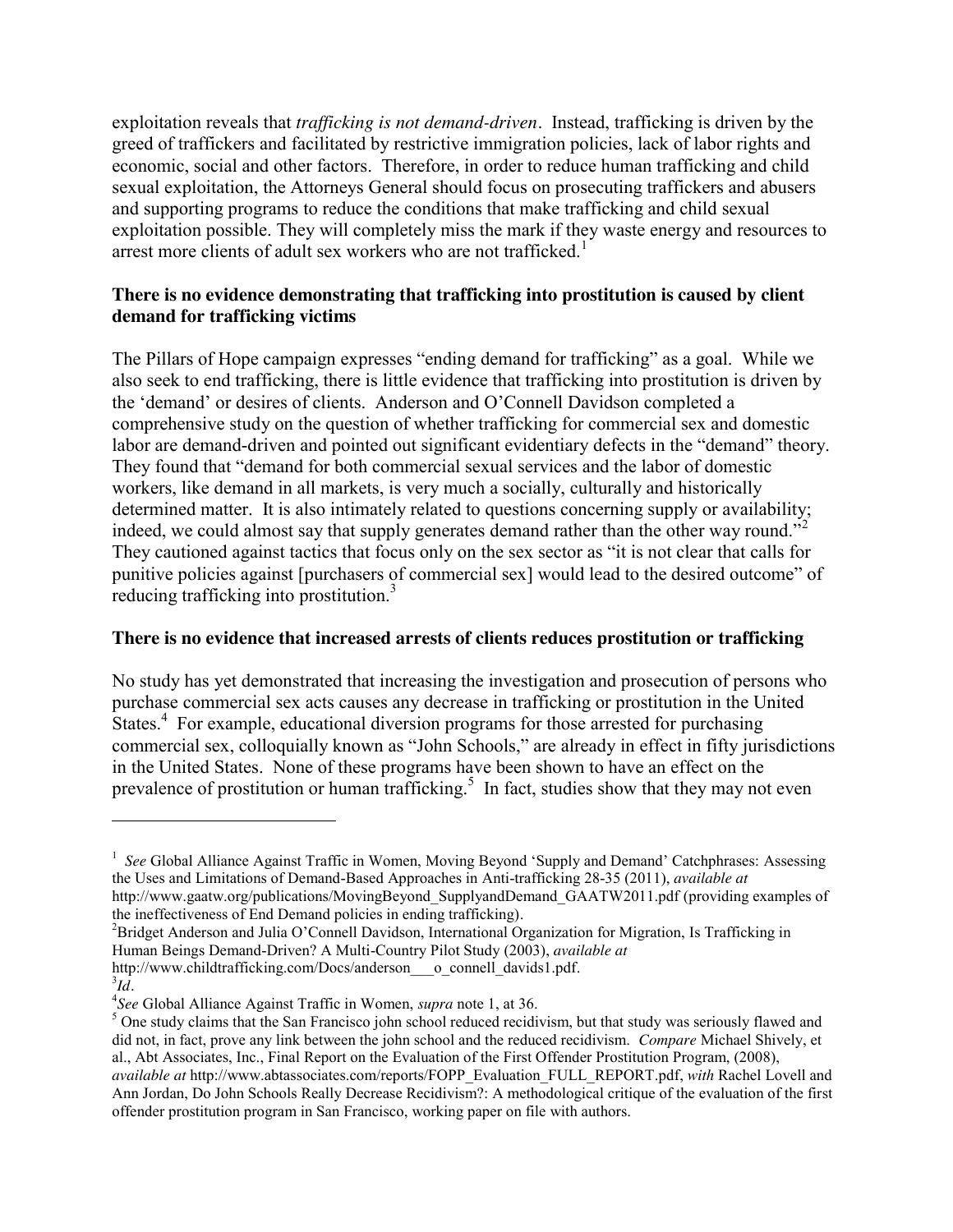reduce recidivism among participants. <sup>6</sup> Educating our community members may be a laudatory goal, but these initiatives show that the current models are not best practices that should be replicated.

It is also instructive to look at other nations that have implemented laws to criminalize clients to see if they have been able to document any effect on human trafficking (or prostitution). Sweden criminalized the purchase (but not the sale) of commercial sex in 1998 with the belief that this would lead to an end to prostitution and trafficking into prostitution. The government does not have any evidence that the law reduced trafficking into prostitution. Although it proclaims that the law has reduced street prostitution by  $50\%$ , their own data does not provide any evidence to support the claim. $8\,$  In fact, these tactics have not even reduced prostitution in Sweden. $9\,$ 

### **More troubling, increased prosecutions of clients may decrease reliable reporting of human trafficking, child sexual exploitation and abuses against adult sex workers**

Human trafficking organizations and law enforcement have learned from working intently on this issue, that many trafficking victims are directly helped by one of their customers who help them escape or report their situation to law enforcement. Purchasers of commercial sex who feel increasingly targeted by law enforcement and so are in greater fear of being arrested are less likely to report trafficking-like situations or act as witnesses.

## **TRAFFICKING INTO PROSTITUTION AND LARGE SPORTING EVENTS**

As part of its Pillars of Hope campaign the NAAG employed an End Demand approach with respect to the 2012 Super Bowl. This plan was based on assumptions that large sporting events like the Olympics, the World Cup, and the Super Bowl increase the number of persons,

[http://www.sweden.gov.se/content/1/c6/14/92/31/96b1e019.pdf.](http://www.sweden.gov.se/content/1/c6/14/92/31/96b1e019.pdf)

 $\overline{a}$ 

<sup>6</sup> *See. e.g.,* Martin A. Monto and Steve Garcia, "Recidivism Among the Customers of Female Street Prostitutes: Do Intervention Programs Help?," 3 Western Criminology Review (2011), *available at* [http://wcr.sonoma.edu/v3n2/monto.html.](http://wcr.sonoma.edu/v3n2/monto.html) <sup>7</sup>

Sweden's Chancellor of Justice Anna Skarhed Report, Förbud mot köpavsexuelltjänst En utvärdering 1999–2008 34-36 (2010), report summary in English *available at*

**<sup>8</sup>** Susanne Dodillet and Petra Ostergram, The Swedish Sex Purchase Act: Claimed Success and Documented Effects (2011), *available at* [http://www.petraostergren.com/upl/files/54259.pdf;](http://www.petraostergren.com/upl/files/54259.pdf) Annika Eriksson and Anna Gavanas, National Board of Health and Welfare, Individual and Family Unit, Prostitution in Sweden 2007, 47-48 (2008), *available at* [www.socialstyrelsen.se.](http://www.socialstyrelsen.se/)

<sup>&</sup>lt;sup>9</sup>Elizabeth Bernstein, Temporarily Yours: Intimacy, Authenticity, and the Commerce of Sex (2007); Don Kulick, Sex in the New Europe: The Criminalization of Clients and Swedish Fear of Penetration, 3 Anthropological Theory 199 (2007) (Studies show that although the Swedish law and similar efforts to crack down on street-level

prostitution in the U.S. may have decreased the *visibility* of prostitution, it has not decreased its frequency, but rather moved indoors or "underground."); Sweden's Chancellor of Justice Anna Skarhed Report, Förbud mot köpavsexuelltjänst En utvärdering 1999–2008 (2010),report summary in English *available at*

<http://www.sweden.gov.se/content/1/c6/14/92/31/96b1e019.pdf> (stating that although there was an initial decrease in prostitution, now the government could only conclude that prostitution had simply not increased in Sweden since the law); Working Group of the Legal Regulation of Sexual Services, Purchasing sexual services in Sweden and the Netherlands: Legal Regulation and Experiences (2004), *available at*

[www.nswp.org/sites/nswp.org/files/PURCHASINGSEX.pdf](http://www.nswp.org/sites/nswp.org/files/PURCHASINGSEX.pdf) (A 1999–2003 study showed stable levels of streetbased prostitution.).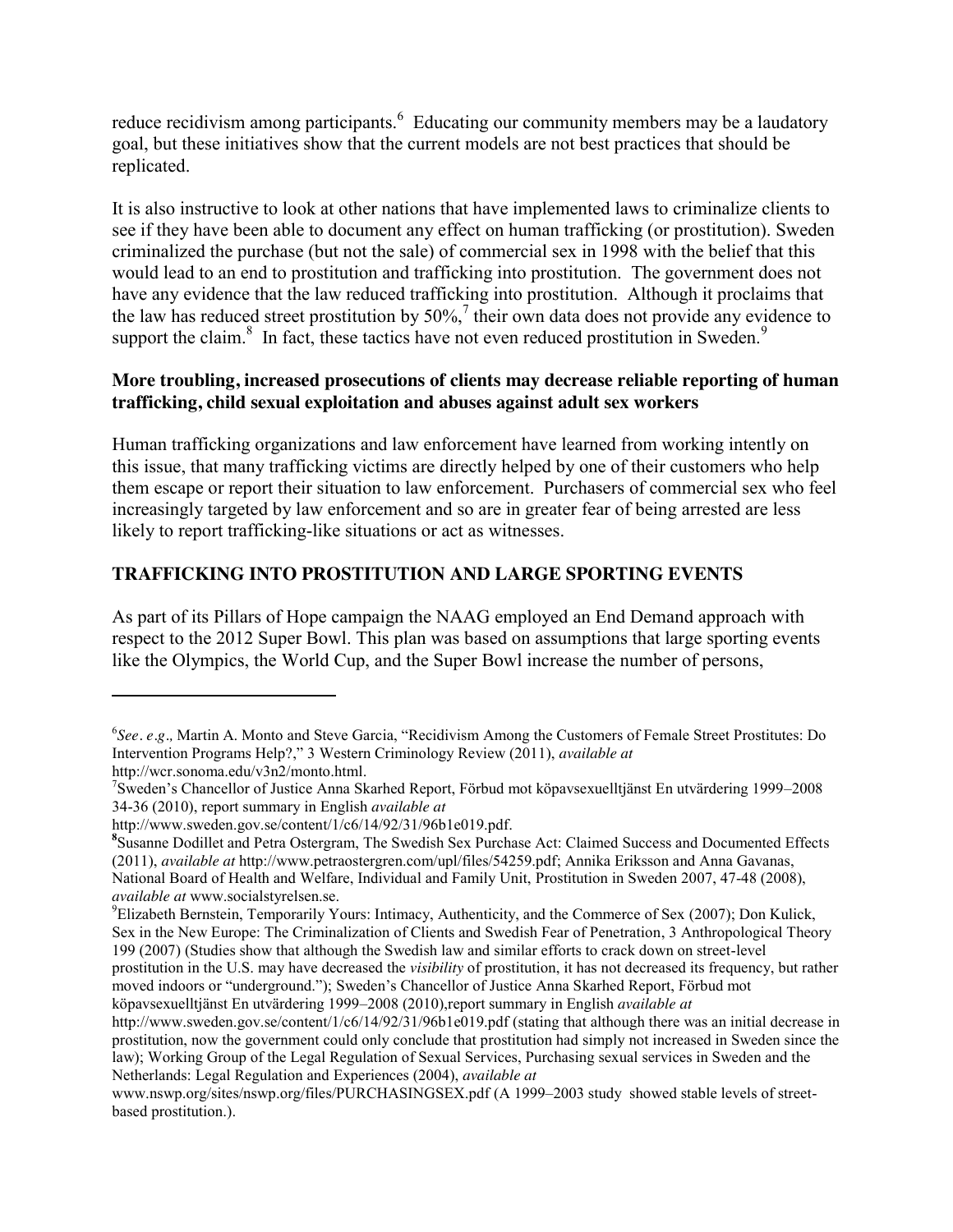particularly minors, who are trafficked for sex. These allegations are simply unfounded. The idea that trafficking is inextricably linked to sporting events is a prime example of an unfounded rumor resulting in a gross misuse of resources. The claims that large numbers of persons would be trafficked for sex to both Sydney in 2000 and Athens in 2003 for the Olympic Games, or to Germany in 2006 and South Africa in 2010 for the World Cup have been investigated and found to be unsubstantiated.<sup>10</sup> Furthermore, the claims that thousands of underage domestic minors would be trafficked for sex at the U.S. Super Bowl in Dallas in 2011 or Indianapolis in 2012 have not been supported by any plausible evidence.<sup>11</sup> Finally, of the small number of arrests occurring in these locales, $^{12}$  none but a handful was related to minors.

In the case of the Super Bowl in Indianapolis this year, Indiana passed an emergency bill to update previous laws in an attempt to toughen up their human trafficking laws by extending the definition of sex trafficking and increasing penalties.<sup>13</sup> The city also engaged in an extensive campaign to educate and train hotel workers and cab drivers to recognize the signs of human trafficking.<sup>14</sup> While we support well targeted education campaigns to spread awareness about human trafficking, there was no evidence to bear out propositions by officials that many women and minors would be trafficked to the city for the event.<sup>15</sup>

 $\overline{a}$ 

[http://victimempowermentsa.wordpress.com/2010/10/25/sex-workers-during-2010-soccer-world-cup-reality](http://victimempowermentsa.wordpress.com/2010/10/25/sex-workers-during-2010-soccer-world-cup-reality-vspredictions/)[vspredictions/](http://victimempowermentsa.wordpress.com/2010/10/25/sex-workers-during-2010-soccer-world-cup-reality-vspredictions/) (stating that during the 2010 World Cup in South Africa, there was only a small increase in the number of female sex workers who advertised online and that there was "no spike in supply and demand of paid sex through newspaper and online advertising" during this time period); What's the Cost of a Rumour? A guide to sorting out the myths and the facts about sporting events and trafficking, Report by the Global Alliance Against Traffic in Women, 2011, *available at* <http://www.s-i-o.dk/tekst/WhatstheCostofaRumour.pdf> (stating that there were

<sup>10</sup>*See*, *e.g.*, Carpenter, Les, "Debunking World Cup's biggest myth," *Yahoo News*, June 10, 2010.; Cronin, Brian, "Sports Legend Revealed: 40,000 prostitutes enter the country hosting the World Cup," *Los Angeles Times*, June 16, 2010.; O'Neill, Brendan, "Stop this illicit trade in bull\_\_\_\_ stories," *Spiked*, March 18, 2010; IOM (2007), Trafficking in Human Beings and the 2006 World Cup in Germany, Migration Research Series no. 29 *available at*  http://www.iom.ch/jahia/webdav/site/myjahiasite/shared/shared/mainsite/published\_docs/serial\_publications/mrs29. pdf (stating that "the estimate of 40,000 women expected to be trafficked [in Germany surrounding the World Cup] was unfounded and unrealistic"); SWEAT (2010), Press Release, Sex Workers Education and Advocacy Taskforce (SWEAT) and the UN Population Fund (UNFPA), Oct. 21. 2010) *available at* 

<sup>&</sup>lt;sup>11</sup> Kotz, Pete, "The Super Bowl Prostitute Myth: 100,000 Hookers Won't Be Showing Up in Dallas." *Dallas Observer*, January 27, 2011.

<sup>&</sup>lt;sup>12</sup> Sex trafficking related arrests in Germany for the entire year of 2006 were less than 1000; there were 133 arrests in Dallas during the *North Texas Law Enforcement, Attorney General's Office Prevent Human Trafficking Surge* at the 2011 Super Bowl. Of the 133 mostly prostitution-related arrests, only 8 were related to human trafficking and of those only 4 involved minors. See Huseman, Jessica L. 2011. "Top FBI agent in Dallas praises Super Bowl security effort, sees no evidence of expected spike in child sex trafficking." *Dallas News*, March 2, 2011.; Peterson, Matt. 2011. "Efforts of sex trafficking task force led to 133 arrests in run-up to Super Bowl." *Dallas News*, February 18, 2011.

<sup>&</sup>lt;sup>13</sup> Elizabeth Prann, Indiana passes human trafficking law in time for Super Bowl, *FoxNews.com*, February 2, 2012 available at http://www.foxnews.com/us/2012/02/02/human-trafficking-law-passes-before-super-bowl/.

<sup>&</sup>lt;sup>14</sup> Siara Sparkman and Evie Lichtenwalter, *The Ball State Daily News*, February 1, 2012, available at http://www.bsudailynews.com/gov-daniels-approves-anti-trafficking-bill-1.2693657#.T0saYYcgfd4.

<sup>&</sup>lt;sup>15</sup> Rachel Loyd, Urban Legends and Hoaxes: How Hyperbole Hurts Trafficking Victims, *Huffington Post*, February 3, 2012, available at [http://www.huffingtonpost.com/rachel-lloyd/village-voice-escort-ads\\_b\\_1250617.html](http://www.huffingtonpost.com/rachel-lloyd/village-voice-escort-ads_b_1250617.html) (stating that while "there have definitely been some reported cases, the statistics just don't bear out this claim.").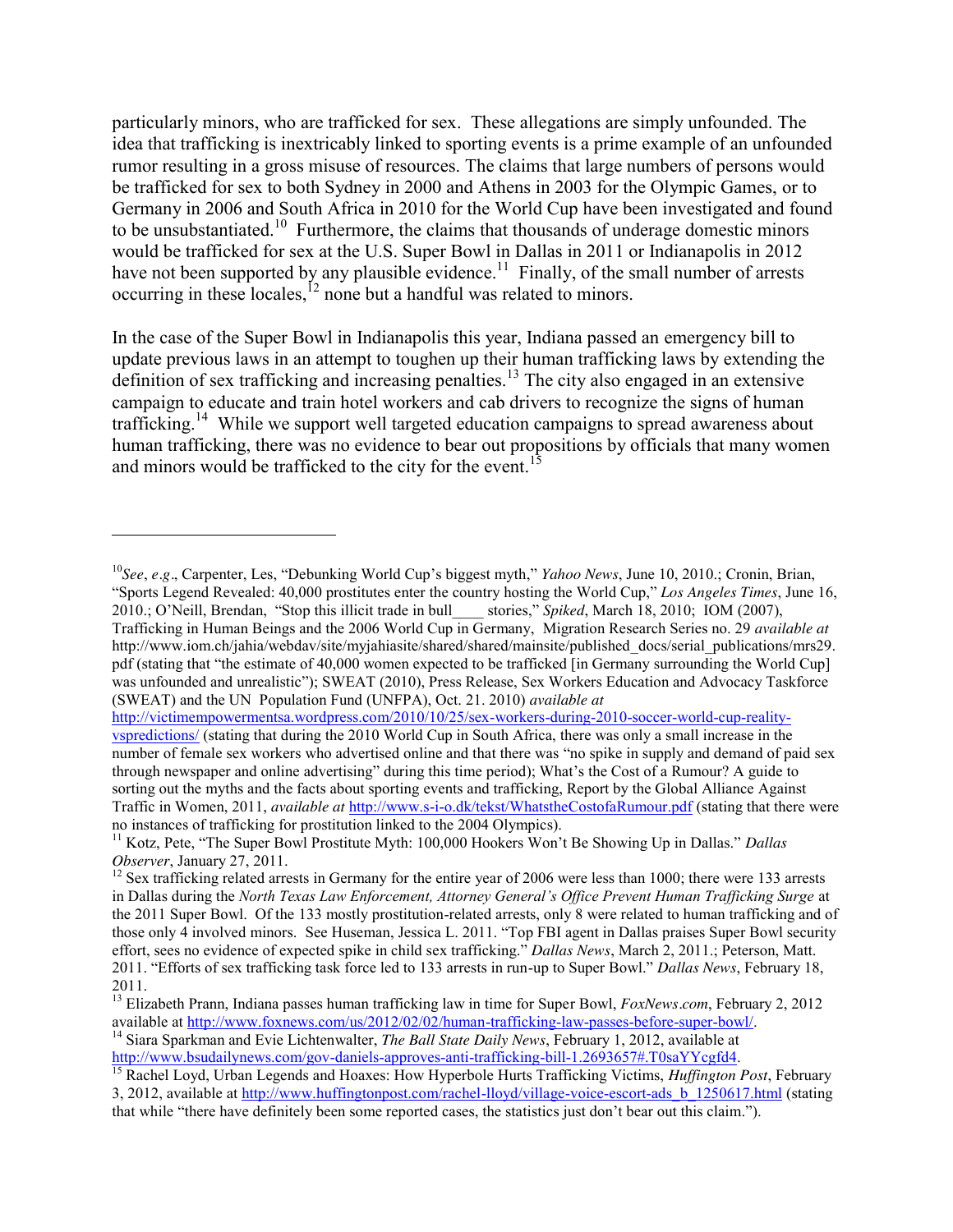The misguided focus on trafficking and sporting events relies on gendered stereotypes, not on evidence. Not only men attend sporting events and not all men who attend sporting events buy the services of victims of human trafficking. Rather than addressing the serious problem of human trafficking, this misdirection diverts important resources and tends to obscure the real source of the problem.

## **BACKPAGE AND INTERNET FORUMS FOR SEX WORK**

 $\overline{a}$ 

NAAG's Pillars of Hope campaign also expresses an interest in continuing the NAAG campaign against online classified services such as Backpage.com. Efforts to shut down adult services ads on websites like Backpage.com are misguided approaches to combat human trafficking. In fact, we are very concerned that these actions will fuel the growth of human trafficking. Without Backpage.com, other escorting sites, of which there are thousands,<sup>16</sup> will quickly fill the gap.<sup>17</sup> We work with survivors of human trafficking, and can assure you that traffickers will not be dissuaded by the absence of one website. Human traffickers will scatter to these other sites, which are less structured and harder to monitor, or go offline altogether.<sup>18</sup> Trafficking that occurs in hidden locations with no public profile is much harder to find, investigate, and stop. Does the NAAG have an effective strategy and adequate resources to counteract the redistribution of online human trafficking that will result from the removal of Backpage.com's adult services section? Utilizing limited resources against one Internet forum will do nothing to reduce trafficking within the sex industry.<sup>19</sup>

We have heard from local and federal law enforcement agencies that the existence of Backpage.com actually makes it easier to investigate and combat human trafficking. Traffickers

<sup>16</sup> *See* Mark Latonero, Ph.D., *The Role of Social Networking Sites on Online Classifieds*, Human Trafficking Online, Sept. 2011, at 14, *available at*

[https://technologyandtrafficking.usc.edu/files/2011/09/HumanTrafficking\\_FINAL.pdf.](https://technologyandtrafficking.usc.edu/files/2011/09/HumanTrafficking_FINAL.pdf) A report by A Shared Hope International found that there could be as many as 5,000 websites offering commercial sex, either directly or

<sup>&</sup>lt;sup>17</sup> *Backpage replaces Craigslist as top site for prostitution ad-leader, AIM Group, Oct. 19, 2010, <i>available at* http://aimgroup.com/blog/2010/10/19/backpage-replaces-craigslist-as-prostitution-ad-leader/. After Craigslist.org refused to accept further escort ads, Backpage.com experienced a 15.8% surge of unique visitors in September 2010. Escort listings increased 17.5%. A handful of other similar sites also experienced revenue growth that either matched or exceeded Backpage.com; *see* Shoshana Walter, *Online Sex Trade Is Flourishing Despite Efforts to Curb It*, N.Y. TIMES, Mar. 16, 2012, *available at* http://www.nytimes.com/2012/03/16/us/online-sex-trade-flourishing-

<sup>&</sup>lt;sup>18</sup> Online prostitution advertising stunted by Craigslist's departure, AIM Group, September 6, 2011, *available at* http://aimgroup.com/blog/2011/09/06/online-prostitution-advertising-stunted-by-craigslist's-departure/. In the year since Craigslist.org removed escort ads from their website, it is estimated that the amount spent on online prostitution has fallen by more than 50%. While this could erroneously be hailed as a victory, it is illogical to assume that a decease in online ads equates to less sexual trafficking. Sadly it only implies that portions of this illegal activity have moved to less visible areas. Despite the decrease in revenue, ads are still plentiful. Backpage.com had an estimated 86,600 sexual advertisements in August 2010.

<sup>19</sup> *See* Megan Woolhouse, *Craigslist not the only online site for sex ads*, Boston.com, Sept. 8, 2010, http://www.boston.com/business/technology/articles/2010/09/08/craigslist\_not\_the\_only\_online\_site\_for\_sex\_ads/. Efforts to take down these sites are compared to a game of "Whac-a-Mole" by John Palfry, codirector of the Berkman Center for Internet & Society at Harvard Law School. He urges that attacking intermediaries through censorship will not eliminate illegal online activities.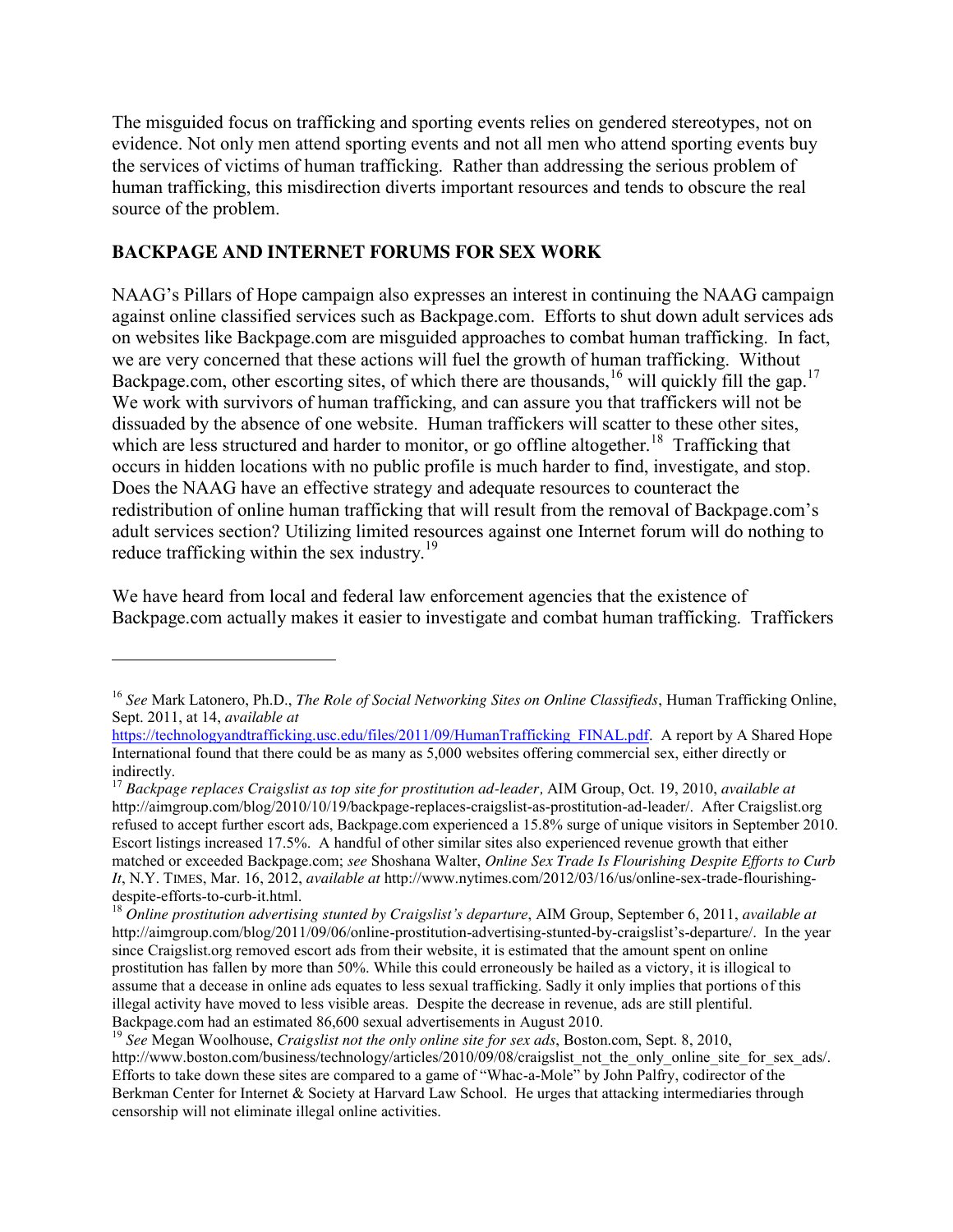and other perpetrators of violence leave "virtual footprints" when they utilize Internet forums, and this information is available to law enforcement through subpoena.<sup>20</sup> Law enforcement investigations around the country that have utilized online sex advertisements may have resulted in arrests and prosecutions that would not otherwise have been possible.<sup>21</sup> Backpage.com currently provides evidence to law enforcement agencies to support trafficking cases.<sup>22</sup> Many other sites do not offer this support. $^{23}$ 

We believe that law enforcement developing a working relationship with Backpage.com will be more helpful than clinging to the hope that removal of online sex ads will alleviate the prevalence of sex trafficking.

# **ALTERNATIVE APPROACHES**

As a leader in the law enforcement community, the NAAG has an important role to play in the fight against trafficking. We encourage NAAG to focus on the following alternative policies and activities as part of your campaign:

### **Support law enforcement cooperation with service providers and advocacy organizations that are rooted in communities affected by human trafficking**.

Organizations that support sex workers, undocumented immigrants, low wage workers, and other marginalized communities are best positioned to identify possible victims of trafficking. In the 2011 Trafficking in Persons Report the U.S. State Department recommends partnerships between government offices and NGOs. By partnering with advocacy and support groups that are knowledgeable, trusted resources, law enforcement can start to build the trust that is needed to address this crime.<sup>24</sup>

### **Support organizations that assist survivors of human trafficking.**

Human trafficking into prostitution is a horrific human rights abuse, and there are a growing number of qualified direct service providers with expertise on assisting its victims. Supporting organizations that work to assist survivors of human trafficking is an essential part of any campaign to end trafficking.

### **Support uniform training of law enforcement on human trafficking and prostitution issues.**

Law enforcement officers on the state level need universal and consistent training on how to identify victims of human trafficking and human trafficking situations. Unfortunately, lack of uniform training leads to a patchwork of better and worse responses to human trafficking around

 $\overline{a}$ 

<sup>&</sup>lt;sup>20</sup> Latonero *Supra* note 15, at 13.<br><sup>21</sup> *Id.* at 19, 20. A Florida federal jury found Tyrone Townsend guilty of sex trafficking in February 2011. Twentyeight Internet sex ads were included among the evidence. *See* Katia Hetter, *Fighting sex trafficking in hotels, one*  <sup>22</sup> Patricia Calhoun, Backpage.com response to John Suther's announcement of human-trafficking indictment,

Denver Westword Blog (Jan. 31, 2012, 3:07 PM),<br>http://blogs.westword.com/latestword/2012/01/backpage response john suthers human trafficking.php. <sup>23</sup> *Id.*<br><sup>24</sup> *See* Trafficking in Persons Report, U.S. Department of State, June 2011, *available* at

[http://www.state.gov/j/tip/rls/tiprpt/2011/166777.htm.](http://www.state.gov/j/tip/rls/tiprpt/2011/166777.htm)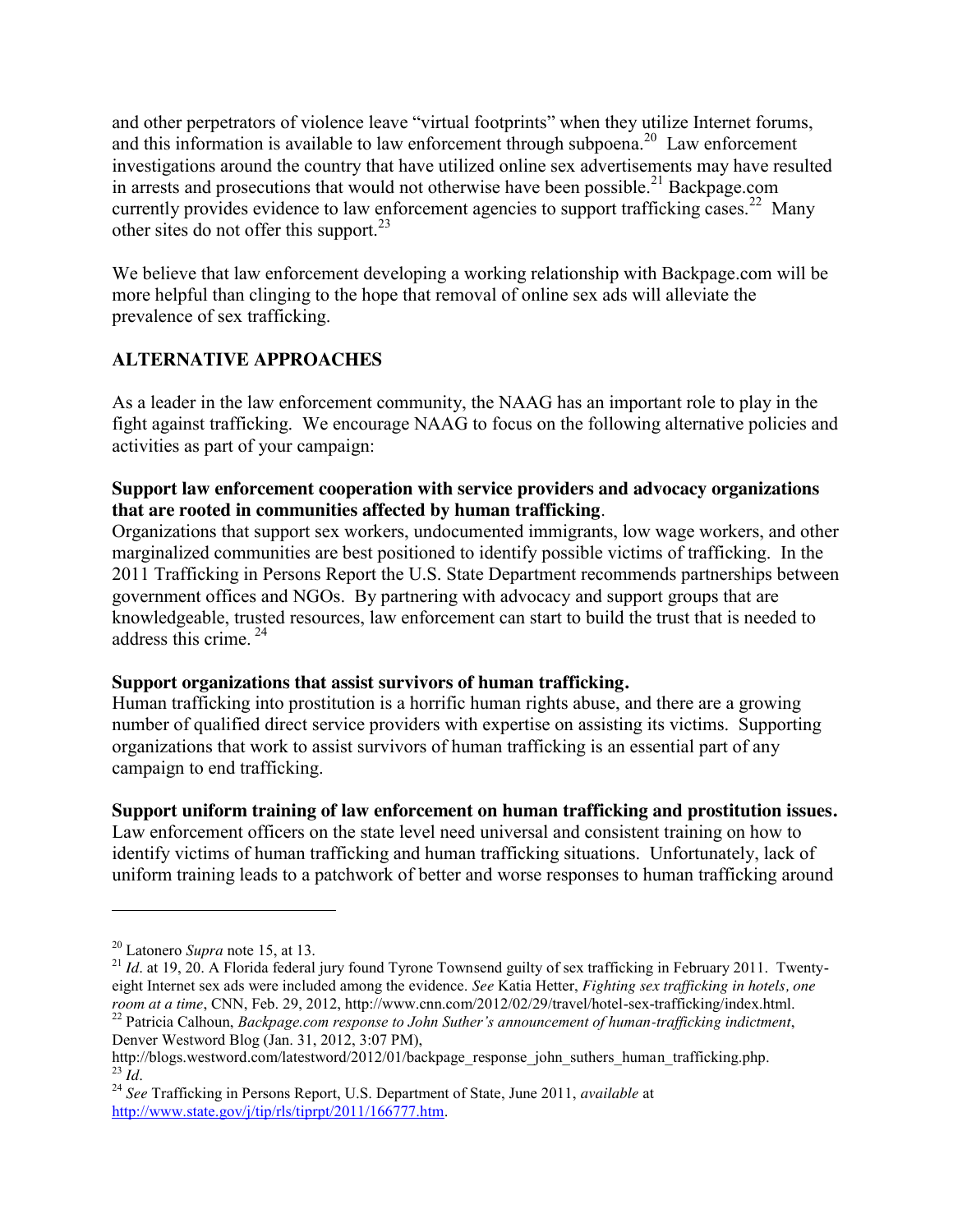the country. Law enforcement should collaborate with knowledgeable organizations to develop training modules on how to deal with adult sex workers and minors in prostitution. This would include important topics such as how to identify and differentiate between trafficking victims, children in prostitution and voluntary adult sex workers and how to link each group to appropriate services and support. $25$ 

### **Provide accurate information and support to trafficking victims.**

Attorney General Offices are often contacted by residents who do not know who else to call about a problem. While the Attorney General is not always the best placed enforcement agency to investigate a human trafficking case, they can provide an avenue for those who want to know about their rights and have access to services. Since trafficking victims are often hidden in the shadows, they need a way to access information and resources. NAAG could be an important resource for trafficking victims looking for a local referral.

We believe these alternative approaches will both help victims of trafficking and child prostitution and not harm voluntary sex workers.

Sincerely,

Sex Workers Project at the Urban Justice Center New York, NY

New York Anti-Trafficking Network New York, NY

Break The Chain Campaign Washington, DC

The Women's ReEntry Network-WREN Tucson, AZ

Sex Workers Outreach Project Chicago Chicago, IL

International Institute of Buffalo Buffalo, NY

Desiree Alliance National

 $\overline{a}$ 

Best Practices Policy Project Washington, DC

<sup>25</sup> *See* Robert Moossy, J.D., *Sex Trafficking: Identifying Cases and Victims*, NIJ Journal No. 262, March 9, 2009, *available* at http://www.nij.gov/journals/262/sex-trafficking.htm.